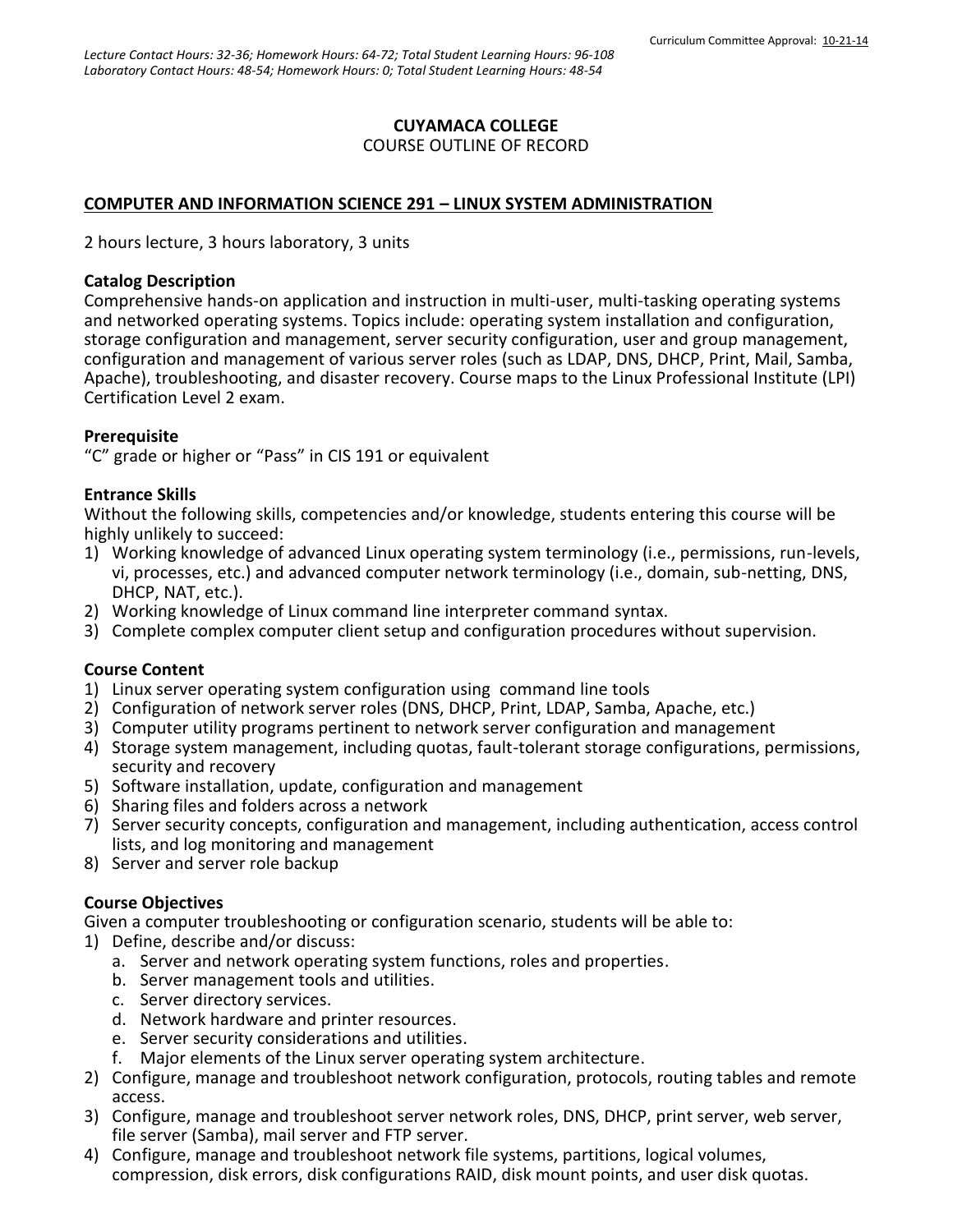- 5) Configure, compile and install custom kernel modules and software packages.
- 6) Monitor and troubleshoot server/network performance using pertinent utilities.
- 7) Backup and recover data, server roles and system configuration using backup utilities.

#### **Method of Evaluation**

A grading system will be established by the instructor and implemented uniformly. Grades will be based on demonstrated proficiency in subject matter determined by multiple measurements for evaluation, one of which must be essay exams, skills demonstration or, where appropriate, the symbol system.

- 1) Written quizzes and exams that measure students' ability to describe computer operating system functions and characteristics, and analyze a scenario and choose the alternatives and troubleshooting options.
- 2) Scenario-based lab activities that measure students' ability to configure specific operating system functions or subsystems, troubleshoot/analyze imposed system problems, investigate potential alternatives, and implement corrective action to achieve a determined result.
- 3) Practical application-based examinations that measure students' ability to evaluate scenario-based computer configuration requirements/problems, analyze/troubleshoot the operating system configuration, and apply the correct configuration changes to achieve the correct results.

#### **Special Materials Required of Student**

Electronic storage media

# **Minimum Instructional Facilities**

- 1) Current version of Linux server operating system
- 2) Computer lab with configurable hard drives installed with appropriate software, or a virtualized lab environment using either VMWare or Virtual PC/Server software that is accessible via the campus network or the Internet
- 3) Instructional domain server capable of student client computer connection (real or virtual)
- 4) Course management system

#### **Method of Instruction**

- 1) Lecture and demonstration
- 2) Hands-on practice
- 3) Topical discussion of current operating system trends and issues

#### **Out-of-Class Assignments**

May include the following:

- 1) Reading assignments
- 2) Virtualized labs
- 3) Tests and quizzes
- 4) Discussion item research and responses

#### **Texts and References**

- 1) Required (representative example): Smith, Roderick. *LPIC-2 Linux Professional Institute Certification Study Guide: Exams 201 and 202*. Sybex, 2011.
- 2) Supplemental: None

#### **Exit Skills**

Students having successfully completed this course exit with the following skills, competencies and/or knowledge:

- 1) Ability to configure, manage and troubleshoot server networking issues.
- 2) Ability to configure, manage and troubleshoot server access and authentication issues.
- 3) Ability to configure, manage and troubleshoot drive partitions.
- 4) Ability to configure, manage and troubleshoot server security.